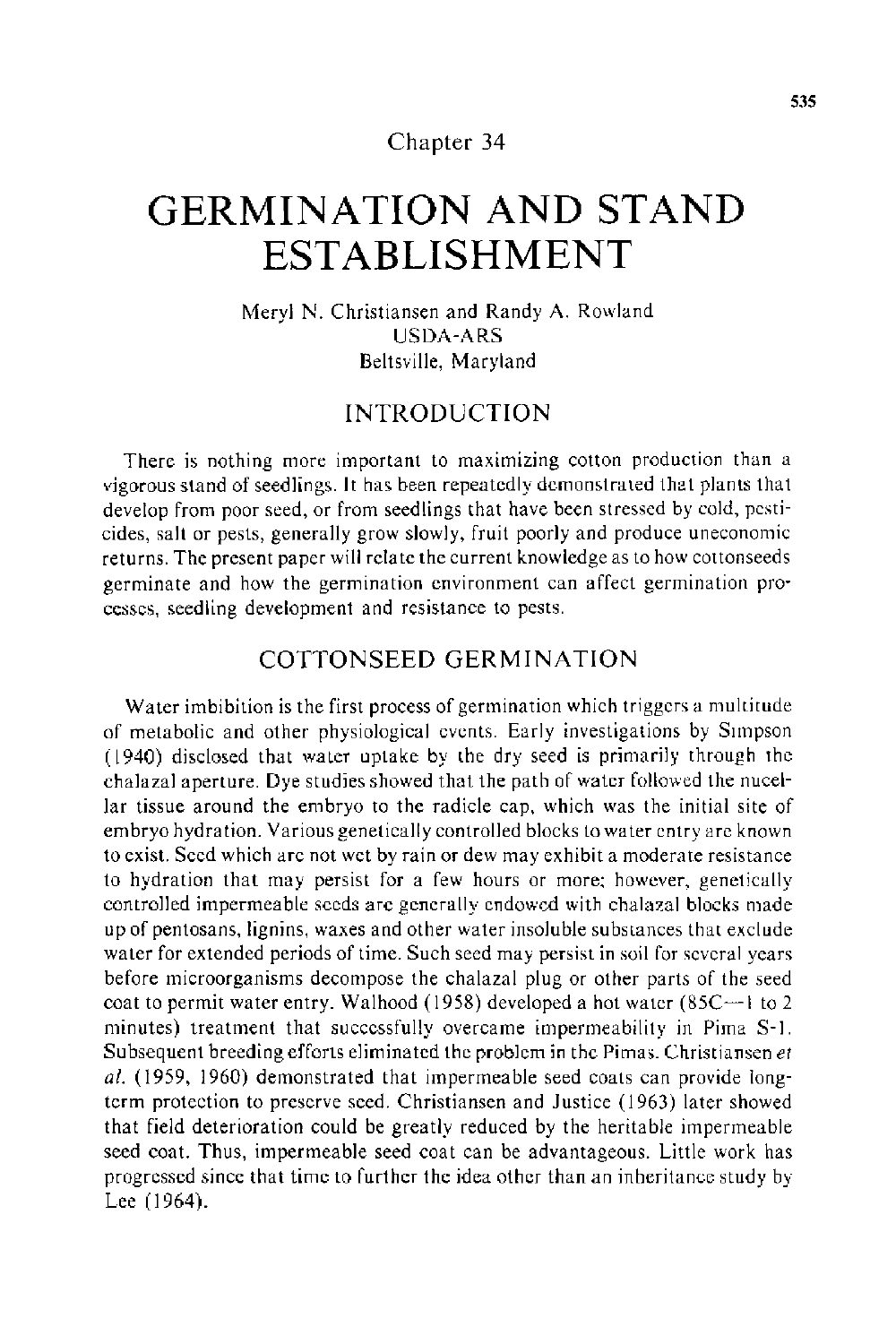The rate of water entry into the embryo is initially rapid ( 12 hours) as a consequence of the initial change of embryo tissue from 8-10 percent to 40-80 percent water content (Dewez, 1964). Cole and Christiansen (1975) noted genetic differences in rate of water uptake among G. *hirsutum* and G. *barbadense*  varieties. There is some evidence that very slow hydration (such as in high humidity) is beneficial to performance of aged or deteriorated seed, while immersion or rapid hydration can reduce subsequent seedling performance. The level of temperature during hydration can have considerable effect on the rate of water uptake and also on membrane organization in embryo cells. This will be discussed later in temperature considerations. A number of researchers have measured water uptake. The rate seems to vary widely, depending upon the genetic source, the location of production, the amount of picker or gin saw damage and the amount of field weathering. Dewez (1964) showed full hydration at 30C in 4-5 hours; Wanjura and Minton (1974) in something less than 6 hours. Cole and Christiansen (1975) showed a rapid hydration by Pima S-4 to near maximum level in 4 hours (60-70 percent) and a slow linear hydration rate for an M-8 selection to 50 percent after 8 hours. In the work by Cole and Christiansen, seed of both selections had identical cultural and storage histories.

All differences noted in rate of hydration of cottonseed most certainly reflect on field germination performance, as well as response to adverse seedbed conditions, particularly water availability and temperature. Simon (1978) suggested that unique changes in membrane configuration take place when seeds are hydrated. The major change in membranes is a change to a functional osmotic mediator or barrier that regulates germination functions. Any stress, including aging, that alters the normal course of establishment of functionality of membranes will drastically disrupt germination processes.

## **ENZYMOLOGY OF GERMINATION**

Metabolic activity is greater and more complex during germination than at any other period in the cycle of plant life. Stored components of the seed are being mobilized and transported, new structural components and metabolic systems are developing, energy is transformed and expended at a high level. All events occur in a more or less orderly fashion unless disrupted by unfavorable external forces.

Cottonseed and most other oil-storing seed follow similar metabolic activity patterns during germination. Although detailed information is not available on all metabolic events occurring during cottonseed germination, it is possible to relate information from studies with other oil seeds to cottonseed and develop a cohesive metabolic map. Very early germination activity is supported by soluble carbohydrate reserves. The primary energy and carbon source during germination is from the stored lipid and protein. There is generally very little overall weight loss from seed to emerged seedling, indicating that most of the activity is a conversion of stored material to structural components.

Most of the early research on metabolic activity in cottonseed centered on lipid.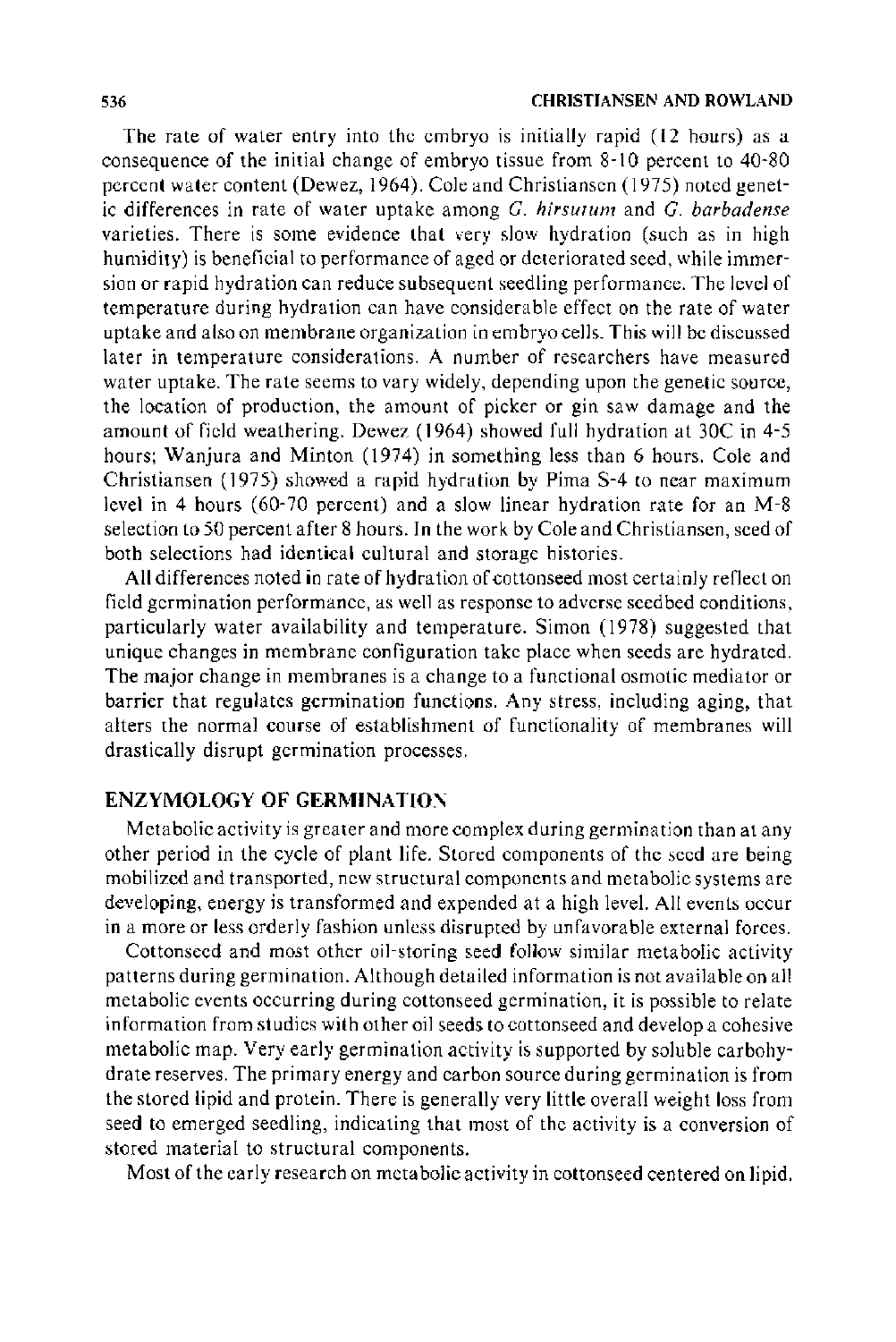#### GERMINATION 537

Of particular interest was the state of lipases in the seed. Olcott and Fontaine (1941) found no lipase activity in preparations from dormant seed but that activity increased rapidly with the onset of germination. Bamann and Ullmann ( 1940) and Mcilrath (1956) agreed that little activity was present in dormant seed. Others (Ramakrishnon and Nevgi, 1951) noted considerable activity. Activity in dormant seed may be a consequence of field wetting and activation of a lipase precursor that remains active after redrying (Christiansen, 1960).

The hydrolysis of lipid during germination was studied under light and dark conditions by White ( 1958). Storage lipid was found to be depleted after 14 days. Contrary to reports by other researchers, White found no marked increase in free fatty acids during germination, indicating a continuous metabolism of fatty acids to organic acids and sugars via the glyoxylate pathway.

Jsocitratase activity in germinating cottonseed has been of considerable interest as a method of monitoring the glyoxylate pathway. Scholl (1974, 1976) related level of activity with seedling vigor. It is also more chilling sensitive than other enzymes of the pathway (Smith *et al ..* 1971). A discussion of temperatureisocitratase interaction will be covered in a later section.

Germination-related protein hydrolysis, transport of amino acids and resynthesis into other structural and metabolically active entities has received less attention than lipids. Some early work with dormant seeds demonstrated the presence of active proteolytic systems (Rossi- Fanelli *et al ..* 1965) and active ribosomes (Phillips, 1964). Leffler ( 1976a) reported four-fold increases in ribonuclease over seven days germination which was paralleled in part by a large increase in polyribosomes. Patterson and Flint ( 1979) showed chilling at 13C reduced stomate conductance and reduced photosynthesis in seedling cotton. Parallel reductions in dry weight accumulation were noted.

# ENVIRONMENTAL EFFECTS ON GERMINATION

## **TEMPERATURE**

Cotton has been the subject of more chilling stress research than all other crop species. Yet, many questions remain, and the problem of low temperature induced loss of seedling stands continues.

The research has progressed along three avenues: I. The kinds of temperature regimes that cause injury: 2. The nature of injury (physical, metabolic, biotic interaction); and 3. Methods of preventing or ameliorating injury (genetic, cultural and chemical). These are discussed below.

Cottonseed and seedlings are not uniformly sensitive to chilling at all stages of germination. Incidence of chilling during initial hydration can be extremely damaging. As little as four hours of chilling at the onset of hydration can kill all seeds or cause high incidence of aborted root tips: however, if seed are hydrated to 12-13 percent moisture, little injury occurs (Christiansen, 1967). Chilling after the radicle has elongated 2-3 em causes cortex sloughing, slowing of early growth,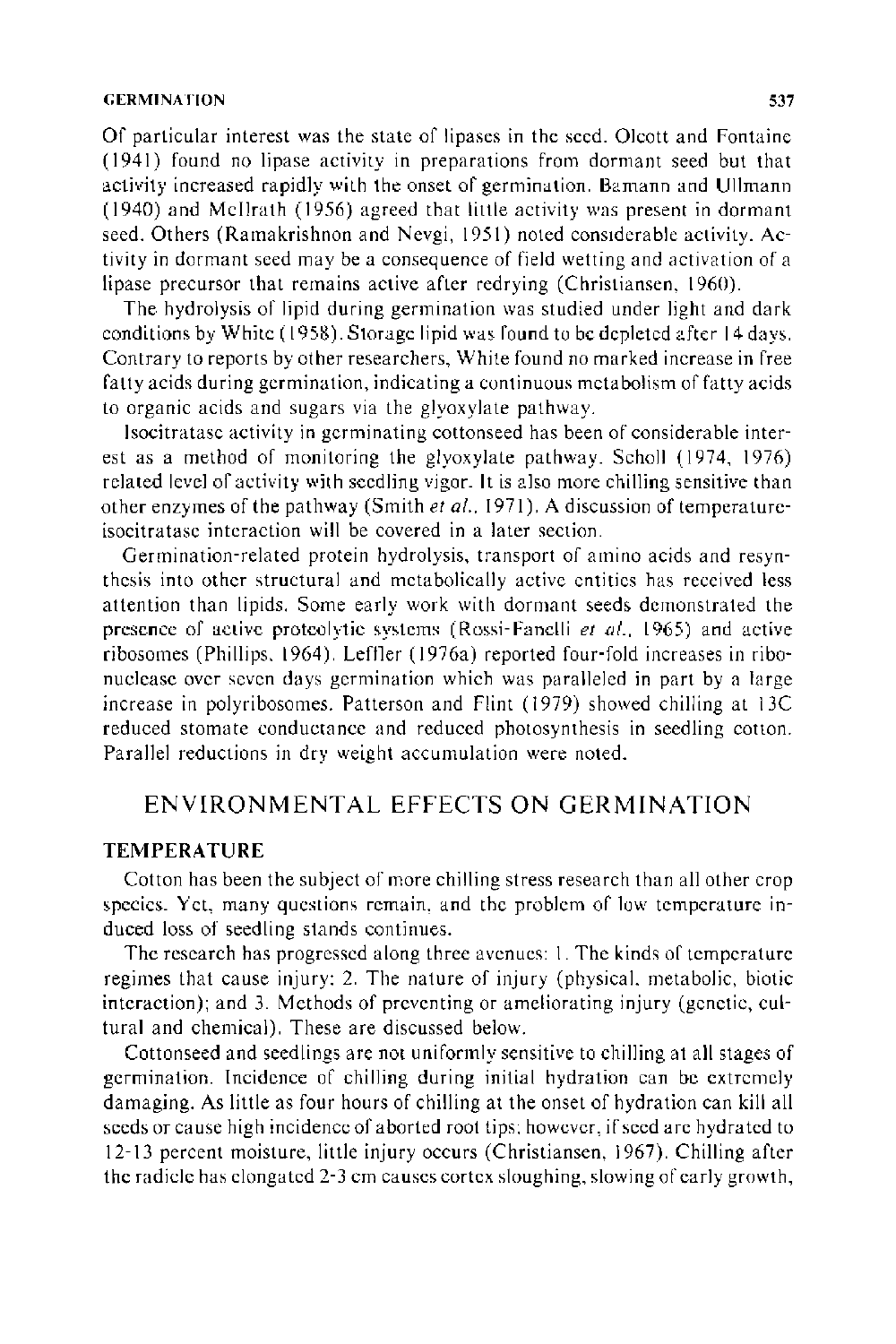sensitivity to pathogens, membrane leakage of sugars and amino acids and longterm growth reduction and flowering delay (Christiansen, 1963, 1967, 1970).

Emerged seedlings also are sensitive to cold below 12C. The primary impact seems to be on water relations through inactivation of root water uptake and a continued high rate of leaf water loss (J.R. McWilliams, personal communication), which causes seedling desiccation (Kramer, 1940; Guinn, 1971a; Christiansen, 1978). Reports of injury to mature plants are also noted in the literature including the early work of Sellschop and Salmon ( 1928). Later work by Gipson and co-workers (1968b, 1970) related cool night temperature to effects on fiber quality and yield, and seed properties (see Chapter 5).

Early studies by Arndt (1937), Ludwig (1932) and Camp and Walker (1927) established minimum temperatures for germination under controlled conditions. These experiments indicated that temperatures below 15C are deleterious to germinating seed. A number of field studies are reported as guides to time of planting. These were primarily date of planting studies to ascertain optimal periods for maximizing stand and yield (Holekamp *et al.,* 1960; McQuigg and Calvert, 1966; Riley *eta/.,* 1964 ). Some of the most definitive work on field stand performance is that of Wanjura and Minton (1974).

Symptomology studies have included both physical and chemical descriptions of cold injury. The early work of Arndt (1937), Camp and Walker (1927) and Ludwig ( 1932) was primarily in terms of germination. Later work by Christiansen and Thomas ( 1969) gave evidence of season-long expression of the effects of cold occurring during seed germination. These results, which show the linear cumulative effect of increments of chilling on final plant height, date of flowering and earliness, suggest that cold stress during germination affects a very basic control system in the seedling.

Several researchers including Kramer (1940) and Guinn (1971b) observed that emerged seedlings suffer water stress under chilling conditions. Christiansen and Ashworth ( 1978) later demonstrated that chilling injury at 8C did not occur, if the aerial parts were in high humidity. They suggested and demonstrated the ability of a chemical anti-transpirant to prevent cold injury in growth chamber studies.

Morphological and anatomical changes are induced by chilling. Change in size and shape of the first and second true leaves are caused by chilling during germination, and abortion of the root terminal is a common sympton of chilling during initial seed hydration (Christiansen, 1963). As indicated earlier, collapse and disintegration of radicle cortical cells are induced by cold during germination.

Many researchers have searched for the key site of cold impact on germinating seeds and seedlings. Definition of the major site of injury is desirable in order to intelligently seek solutions to the problems of chilling injury. Most of the studies involved comparative chemistry of constituents. Guinn (1971b) researched the effect of cold on carbohydrates, amino acids, proteins and nucleic acids in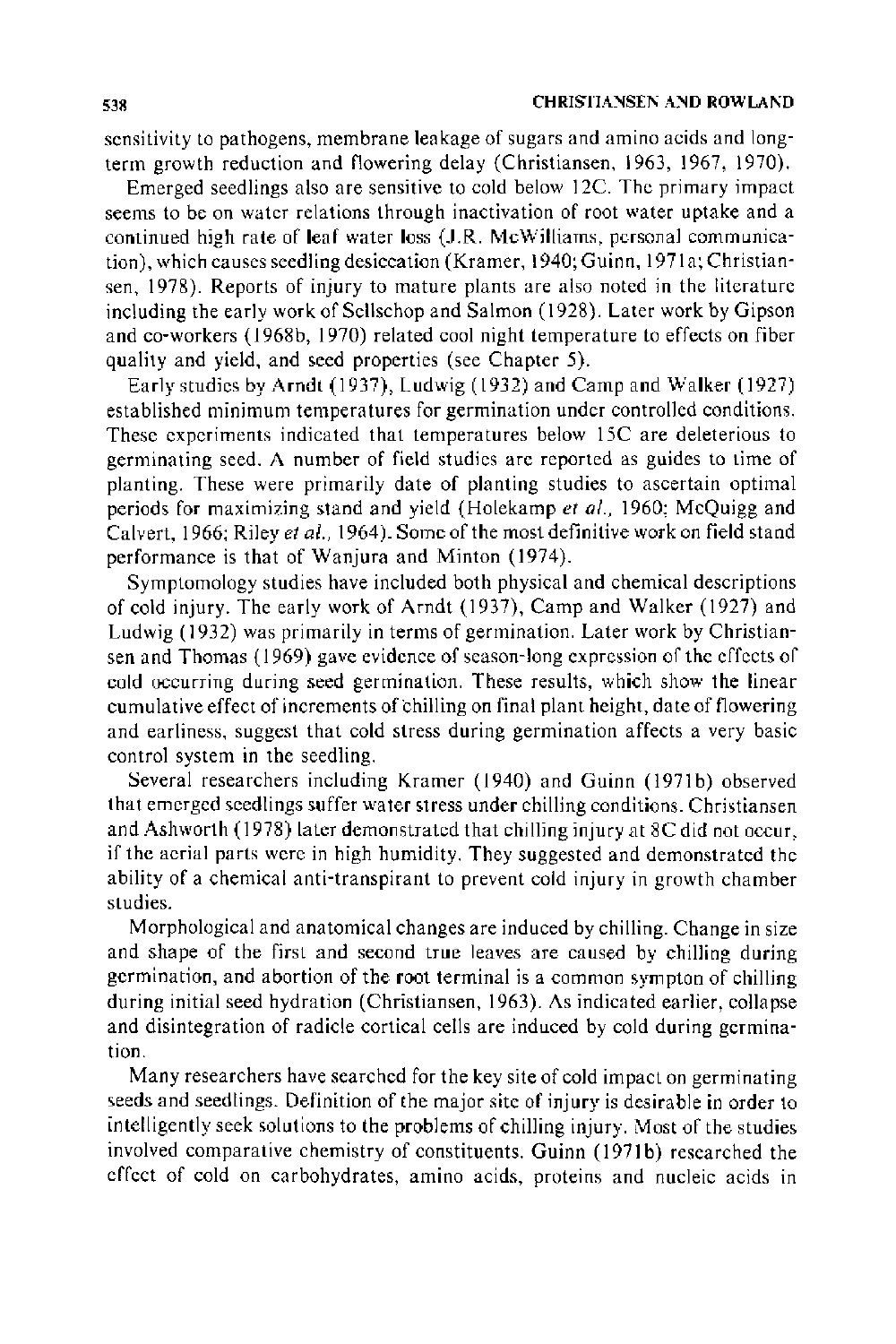#### GERMINATION 539

emerged seedlings. Reducing sugars and amino acids accumulated in chilled roots, and protein and nucleic acid syntheses were retarded. DNA of both roots and leaves was reduced when roots were chilled. Guinn, therefore, suggested that cotton roots are a major source of the building blocks necessary for shoot development and that root metabolism is upset by chilling. Christiansen ( 1970) reported similar studies on pre-emerged seedlings, noting a general disarray of metabolic systems after chilling. Chilling retardation of isocitratase activity, lipid catabolism and lower soluble sugars were reported by Mohapatra *eta/.* ( 1970). Leffler (1976a) noted chilling alteration of  $RN\Lambda$ ase activity and cytoplasmic protein synthesis.

The functionality of cells, organelles within cells and the compartmentation of biochemical pathways is dependent upon membrane integrity. A number of reports implicated environmental stress with disruption of membrane form and function (Lyons and Raison, 1970). Christiansen *et a/.* ( 1970) reported greatly increased exudation of sugars and amino acids from radicles following chilling, low pH and  $O<sub>2</sub>$  deficiency. Guinn (1971a) reported similar results with cotyledonary tissue, with the exception that membrane leakage of cotyledonary tissue continued after chilling was stopped, while it ceased in radicles, if cold exposure was less than 48 hours. Smith and Fites (1973) found permeability of glyoxysomes to succinate was reduced by chilling, which suggests cold-blockage of a metabolically active carrier system. By contrast, Christiansen ( 1970) reported that cold-induced (5C) radicle exudation can be quickly blocked by post-facto addition of calcium to the system. The latter situation suggests a physical function of calcium in stabilizing membrane structure, particularly smce little metabolism goes on at 5C in cotton. St. John and Christiansen ( 1976) implicated the level of linolenic acid in radicle membranes with tolerance to chilling stress by using a specific chemical inhibitor of linolenic acid synthesis (Hilton *eta/.,* 1971) to prevent chill hardening. The work firmly implicates fatty acid quality with functionality and survival under chilling conditions.

#### **OXYGEN REQUIREMENTS**

Germination of seeds with lipid reserve requires a large supply of oxygen to support conversion of  $CH<sub>2</sub>$  units to Krebs cycle acids and to other metabolic entities. Restriction of free air to germinating cottonseed will inhibit germination, and waterlogging of seedbeds will cause stand failure. Tackett and Pearson ( 1964) studied the interaction of oxygen and soil compaction on root growth. They found that  $O_2$  levels below 10 percent depressed seedling root growth at low soil bulk densities (1.5  $g$ /cc); at higher densities, soil compaction became the factor controlling root extension; at very low density  $(1.3 \text{ g/cc})$  root growth was near normal at 5 percent oxygen levels. In earlier work Leonard and Pinckard (1946) reported that root growth ceased at  $0.5$  percent  $O<sub>2</sub>$ . Camp and Lund (1964) also noted depression of root growth at levels below 10 percent in low density soils and found no beneficial effects of increasing  $O<sub>2</sub>$  in compacted soil.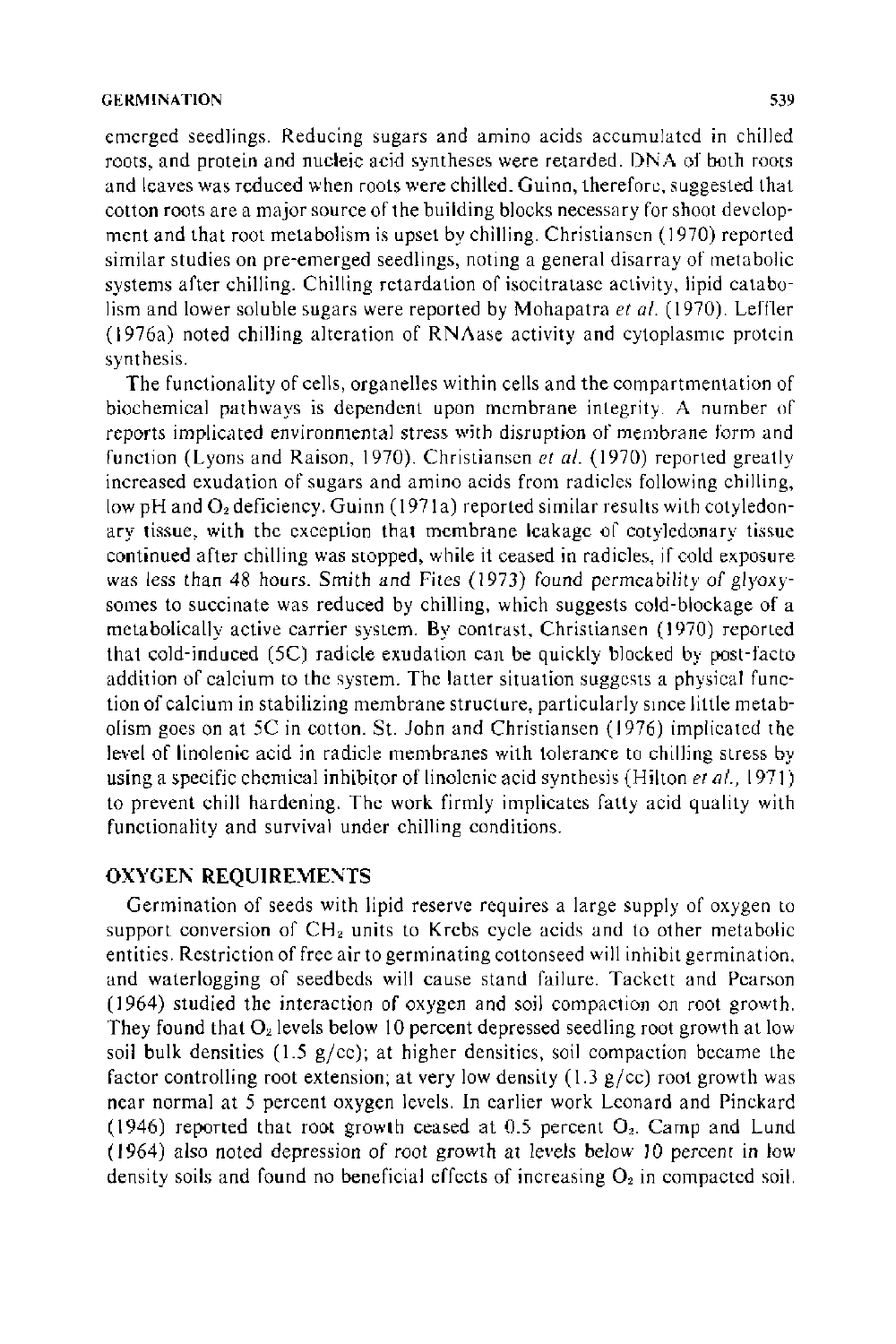Bowen ( 1961) found that seedling emergence was markedly inhibited, if physical impedance of the emerging seedling exceeded 15 psi (see Chapter 36).

## MINERAL DEFICIENCIES AND TOXICITIES

Cottonseed germination requirements for exogenous minerals have not been thoroughly researched. Christiansen (unpublished) found no beneficial effects during 5 days of germination of additions of N, P, K, Mg, Mn, Bo or Fe to germination media at favorable temperature. Many researchers have observed favorable effects of calcium, particularly under stress. Presley and Leonard ( 1948) found cotton seedlings were more sensitive to calcium deficiency at low water levels. Wiles ( 1959) noted beneficial effects of calcium in improvement of resistance to damping off organisms. Puente ( 1966) investigated the interaction of chilling and available calcium and observed improved survival and growth, if Ca was added to soil at levels of 1.4 and 3.8 g Ca/100 g soil. He noted that higher phosphorus levels caused increases of chilling injury to tap roots. Hood and Ensminger (1964) also found increased phosphorus in the form of ammonium phosphate was detrimental to seedling emergence.

Accumulation of salts at the soil surface due to upward movement of water and surface evaporation can be a serious problem, particularly in areas of the world where soils are sodic and irrigation water is high in salinity. Acid soils may also present root development problems with aluminum and manganese toxicity.

# CHEMICAL AIDS TO GERMINATION AND STAND ESTABLISHMENT

Use of chemicals to influence germination, emergence or stand persistence has been researched in several ways including modification of the seed bed environment, alteration of the chemistry of germination and functions of the emerged seedling. Most of the synthetic growth regulators were applied as seed or seedling treatment. Gibberellins induce more rapid emergence and taller seedlings (Ergle, 1958; Ergle and Bird, 1958; Bird and Ergle, 1961) but do not provide any salutary effect on stand survival or agronomic performance, particularly under stress. Cycocel, 2-4-D, naphthalene acetic acid and other growth active substances have provided little benefit (Bhardwaj et al., 1963; Coats, 1966; Walhood, 1958). Reddy et al. (1979) reported that Cycocel prevented root rot in seedlings.

Cole and Wheeler ( 1974) compared hot water treatment (85C), seed soaking at 30C, cyclic AMP and gibberellic acid and noted some advantage in germination and seedling growth for AMP and GA and benefits in germination at low temperature for AMP, GA and soaking at 30C. McDaniel and Taylor (Agronomy Abst. 1979, p. 115) reported similar results.

As stated earlier, much of the injury to emerged seedlings is due to cold inhibition of root water uptake and resultant water stressing of seedlings. If highly effective antitranspirants can be developed, they offer a chemical method